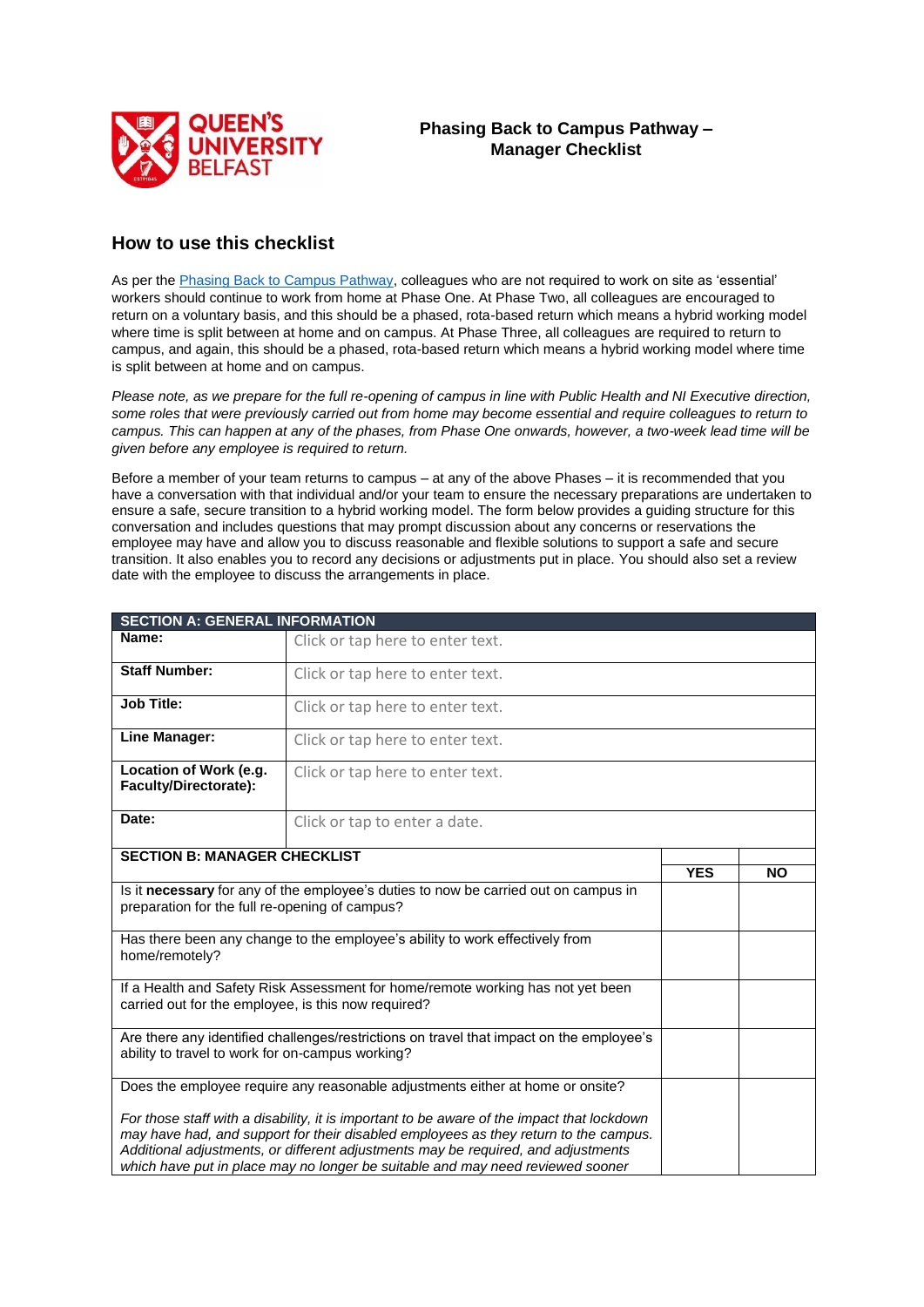| than would normally take place. Communication with disabled employees about<br>adjustments should be prioritised.                                                                                                                                                            |  |
|------------------------------------------------------------------------------------------------------------------------------------------------------------------------------------------------------------------------------------------------------------------------------|--|
| Is the employee aware of the safety measures in place on campus to mitigate against<br>the risks of Covid-19?                                                                                                                                                                |  |
| Is the employee aware of the on-site Asymptomatic testing facility and how to access<br>this?                                                                                                                                                                                |  |
| Is the employee considered to be Clinically Vulnerable (CV), as per government<br>definition?                                                                                                                                                                                |  |
| The government define Clinically Vulnerable individuals as: those aged over 70; those<br>with a disability and/or long term condition; those who are pregnant. See the<br>government advice for the full definition.                                                         |  |
| Is the employee considered to be Clinically Extremely Vulnerable (CEV), as per<br>government definition?                                                                                                                                                                     |  |
| Medical experts identified specific medical conditions that, based on what we know<br>about Covid-19 so far, place some people at greatest risk of severe illness from<br>Covid-19. See the government advice for the full definition.                                       |  |
| Does the employee share a household with anyone considered to be Clinically<br>Extremely Vulnerable or Clinically Vulnerable as per government definitions?                                                                                                                  |  |
| Does the employee have any dependants?                                                                                                                                                                                                                                       |  |
| Dependants are defined as the spouse, partner, child or parent of a member of staff.<br>It could also be someone who lives in the household with the member of staff and is<br>dependant on them, for example, an elderly aunt or grandparent who lives in the<br>household. |  |
| Are there any particular challenges/restrictions with regards to the employee's<br>dependents which may affect the employee's ability to return to work on campus or to<br>continue working from home?                                                                       |  |
| Does the employee require any specific support for their physical and mental health<br>and wellbeing? This could be in relation to working from home, returning to on-<br>campus work, or both.                                                                              |  |
| Is there any reason why the employee would prefer to return to on-campus working<br>full time?                                                                                                                                                                               |  |
| Is there any reason why the employee would prefer to remain working from home full<br>time?                                                                                                                                                                                  |  |

## **SECTION C: IDENTIFIED CHALLENGES TO WORKING ARRANGEMENTS DURING THE PHASING BACK PERIOD AND AGREED SOLUTIONS**

**Detail and challenges or restrictions that impact the employee's ability to either return to campus (fully or partially), continue to work from home or work within a Hybrid model** 

Click or tap here to enter text.

## **Agreed solutions:**

Click or tap here to enter text.